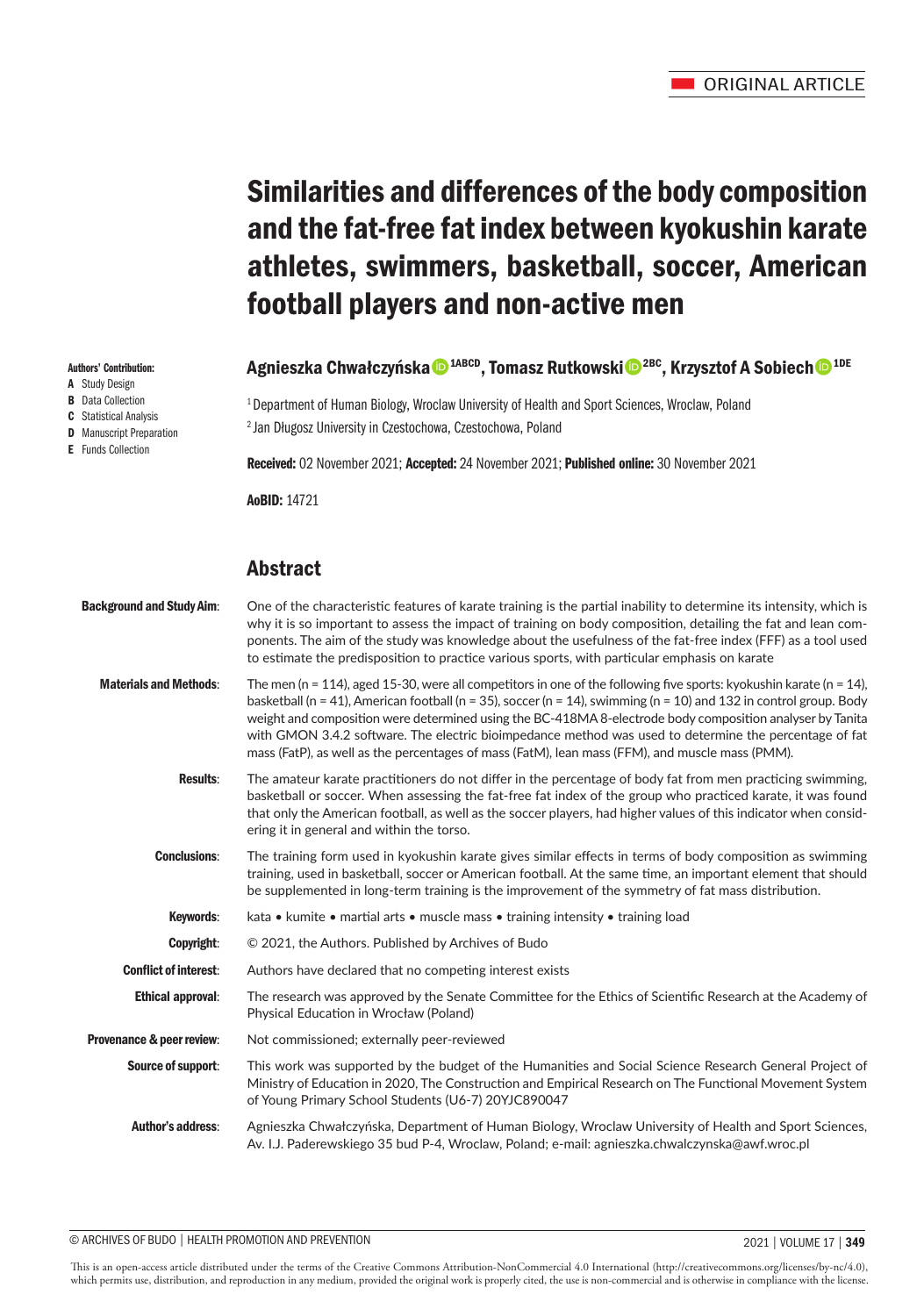#### **Martial arts** – *plural noun*

any of various systems of combat and self-defence, e.g. judo or karate, developed especially in Japan and Korea and now usually practised as a sport [33].

**Kata** – *noun* a sequence of movements in some martial arts such as karate, used either for training or to demonstrate technique [33].

**Kata** – prescribed patterns or sequences of techniques [34].

**Kumite** – is a semicontact karate competitive concurrence, where two athletes perform various kicking, punching and blocking techniques towards each other with maximum control in order to gain points and win the match. Destruction is fictive.

**Kyu** – *noun* a level of proficiency in some martial arts [33].

**Kyū** – the series of grades that precede *dan* ranks. *Ikkyū* is the grade immediately below *shodan* [34].

**Self-defence** – *noun* fighting techniques used for defending oneself against physical attack, especially unarmed combat techniques such as those used in many of the martial arts [33].

**Athlete –** *noun* **1.** someone who has the abilities necessary for participating in physical exercise, especially in competitive games and races **2.** a competitor in track or field events [33].

**Player** – *noun* someone taking part in a sport or game [33].

**Training session –** *noun* a period of time during which an athlete trains, either alone, with a trainer or with their team [33].

**Training intensity** – the effort of training. A number of methods are used to establish training intensities which give maximum benefits. These include the lactic acid method, minute ventilation method, and target heart-rate [35].

**Training load –** "A simple mathematical model of training load can be defined as the product of qualitative and quantitative factor. This reasoning may became unclear whenever the quantitative factor is called 'workload volume' or 'training

#### INTRODUCTION

Karate, like other martial arts, is a multi-faceted physical activity. It is a general development sport affecting the whole body, and leads to the development of greater endurance, strength, agility, flexibility, and eye-hand coordination [1-4]. An important element of karate training is not only its influence on the structure of the body, but also the psychological and social impact on an individual. Martial arts training has a positive effect on an individual's self-control, reinforces a routine of systematic work, increases the precise movement and awareness of one's body while reducing aggressive behaviour [5-15].

Energy output during karate training may be difficult to measure due to the multi-faceted nature of the training. The main goal of each karate training session could be different. Preparing for a kumite or kata competition will require a significantly different preparation. It is similar with self-defence training and training for new kyu grades. Therefore, it becomes necessary to use other methods to evaluate various types of training. One of the most frequently used methods of estimating the influence of karate on a participant is the assessment of his body based on changes in the weight-height index (BMI), as well as changes in Sheldon's body types [16-18].

Both of these methods have a measurement error – the BMI does not take into account muscle mass (MM), which is an important component in the athlete's body structure, and the typology is based on a detailed assessment of individual indicators on the basis of which a given individual qualifies for a body type subtype. The first method may give erroneous results due to the lack of normative values for athletes, while the second one requires full knowledge and skills in the field of measurement anthropology [16-18].

One of the important elements of sports training is the development of muscle mass (MM) necessary to obtain the best results. It is the estimation of changes in MM that is the basis for assessing the correctness of sports training. Lack of changes in the initial period of training development indicates too low training intensity, and in the period of stabilization of the competition, a significant change is a sign of irregularities. A decrease in MM may mean that the training values are subliminal, and the rapid development

of MM indicates the use of dietary supplementation or too much strength. To determine MM as a component of the body composition, many estimation methods can be used, based, among others, on astrometric measurements, such as the thickness of the skin and fat folds, within which we determine the amount of adipose tissue in the body and the resultant value is the amount of lean body. This method is also used in the assessment of Sheldon's typology and requires a lot of practical experience and knowledge in the field of anthropology [18].

The newer and more accurate methods, burdened with a lower measurement error, include the dual-energy X-ray absorptiometry (DXA) method, computed tomography or publicly available electrical bioimpedance (BIA) [19-21, 18, 22-24]. Each of these methods allows you to estimate the components of the body composition, detailing fat mass and lean body, which includes, among others, MM. Using the location of the body from the body structure, the musclefat index (MT) by Szczawińska [18, 25] was developed based on the measurements of fat halves, the BMIFat index by Mialich et al. [26, 18, 27].

However, these methods, like BMI, do not take into account the physiological changes occurring with age or with undertaking training in the body structure. One of the indicators that takes into account both the age and sex of the examined person is Chwałczyńska's Fat-Free Index (FFF). FFF primarily takes into account fat and lean mass, the main component of which is MM, and therefore is a good tool for its assessment [19, 29, 3]. Assessment of muscle mass, both its input value at the beginning of a professional career, as well as its change during the training process or the size after a longer training period, allows for the assessment of training intensity in a given sports discipline [18, 4, 28].

One of the characteristic features of karate training is the partial inability to determine its intensity, which is why it is so important to assess the impact of training on body composition, detailing the fat and lean components [4].

The aim of the study was knowledge about the usefulness of the fat-free index (FFF) as a tool used to estimate the predisposition to practice various sports, with particular emphasis on karate.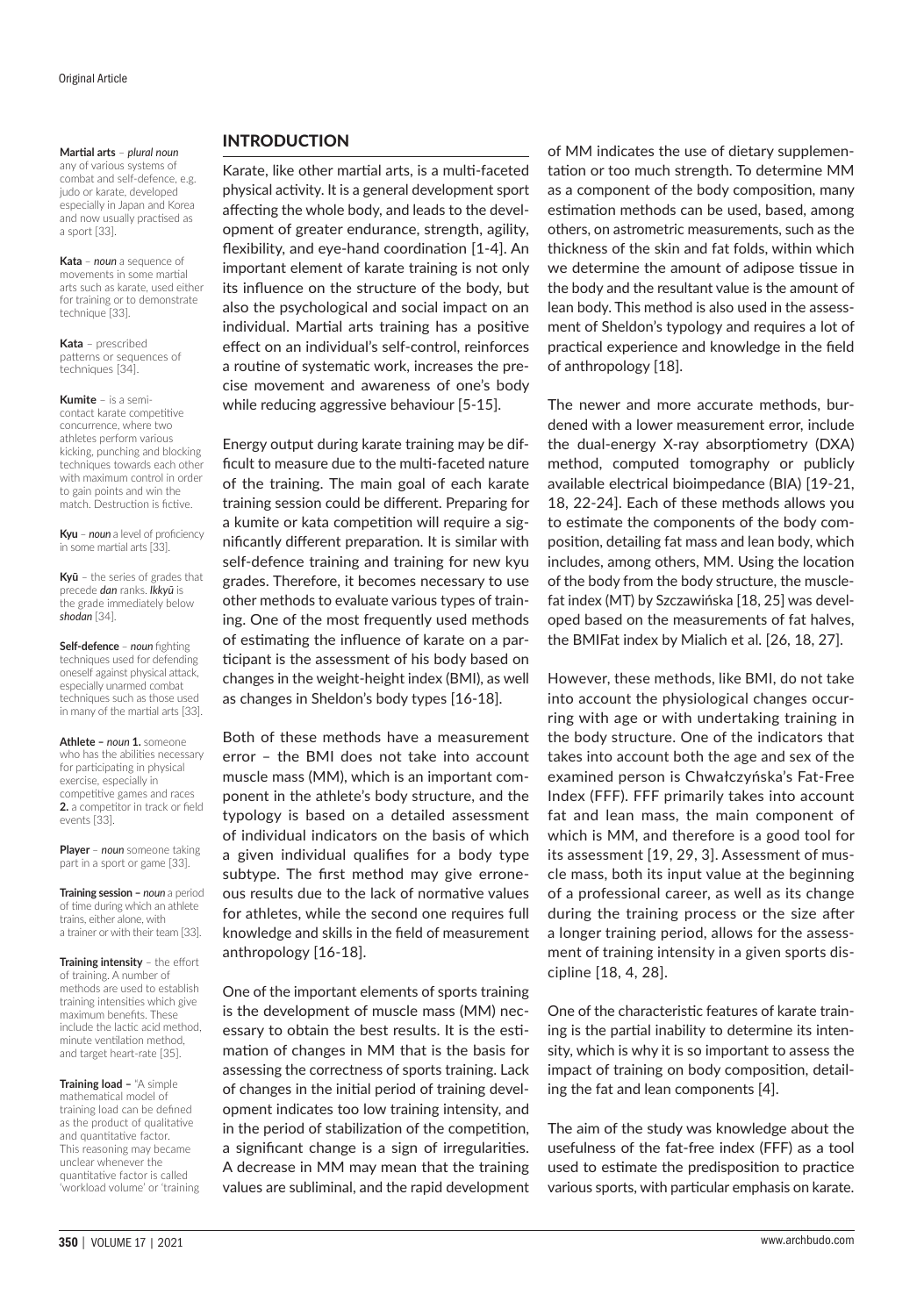#### MATERIAL AND METHODS

#### **Participants**

Two hundred and forty-six men aged 22.1± 4.0 years were examined. The mean body weight of the subjects was 79.9± 14.0 kg, the mean height 181.3± 8.1 cm, and the mean BMI 24.3± 3.8 kg/m2. The one hundred and fourteen athletes in the study were grouped as follows: kyokushin karate (n = 14); basketball (n = 41); American football (n = 35); soccer (n = 14); swimming (n = 10). The one hundred and thirty-two members of the control group did not participate in sports, and undertook moderate physical activity two-three times per week.

The subjects did not differ in age and height. American football players had the highest body mass and BMI. These differences are statistically significant when compared to the other athletes, and also to the members of the control group. The members of the control group did not differ significantly in age, weight, height, and BMI from the athletic subjects in the study (more results of the anthropometric measurements are presented in Table 1).

Regarding athletes: no contraindications in medical history in the last 12 months, without contraindications to bioimpedance tests (metal elements in the body, active cancer, heart pacemaker), with tests by a sports medicine doctor allowing participation in training and competitions within the indicated sports discipline. The training loads (main components) of the studied groups are presented in Table 2.

#### **Study design**

On the day of testing the men did not participate in any athletic training. Before the test all participants fasted for at least four hours, and did not consume alcohol for at least twentyfour hours prior. Each subject's height was measured using a SECA 213 stadiometer with an accuracy of 0.1 cm. Body weight and composition were determined using the BC-418MA 8-electrode body composition analyser by Tanita with GMON 3.4.2 software. The electric bioimpedance method was used to determine the percentage of fat mass (FatP), as well as the percentages of mass (FatM), lean mass (FFM), and muscle mass (PMM).

Normative values for men were adopted depending on age in terms of fat mass: low <8%; normal 8-20%; increased >20-25% and high >25%. Based on the value of the body fat and fat-free components determined for the various segments of the body, the fat-free index (FFF) was calculated using the formula: FFF = FatM / FFM and for individual parts of the body: RL FFF right lower limb; LL FFF left lower limb; RA FFF right upper limb; LA FFF left upper limb; TR FFF torso.

#### **Ethical standards**

This research was sanctioned by the Senate Committee for the Ethics of Scientific Research at the Academy of Physical Education in Wrocław, Poland on the sixth of July, 2015. All participants gave their written permission to take part in the research in accordance with the Helsinki **Declaration** 

volume' interchangeably with 'volume of physical activity'. Various units have been adopted as measures i.e. the number of repetitions, kilometres, tons, kilocalories, etc. as well as various units of time (seconds, minutes, hours) (…) As in the real world nothing happens beyond the time, the basic procedure of improvement of workload measurement should logically start with separation of the time factor from the set of phenomena so far classified together as '*workload volume*'. (…) Due to the fact that the heart rate (HR) is commonly accepted as the universal measure of workload intensity, the product of effort duration and HR seems to be the general indicator of *training load* defined as the amount of workload. It is useful in analyses with a high level of generality. (…) In current research and training practice the product of effort duration and HR was referred to as conventional units' or further calculations have been made to convert it into points." [36, p. 238].

| Table 1. Average anthropometric values of the study groups. |  |  |  |  |  |  |  |
|-------------------------------------------------------------|--|--|--|--|--|--|--|
|-------------------------------------------------------------|--|--|--|--|--|--|--|

| <b>Variable</b>         | <b>Kyokushin karate</b><br>$(n = 14)$                                 | <b>Basketball</b><br>$(n = 41)$ | American football<br>$(n = 35)$ | <b>Soccer</b><br>$(n = 14)$ | <b>Swimming</b><br>$(n = 10)$ | Control group<br>$(n = 132)$ |  |  |
|-------------------------|-----------------------------------------------------------------------|---------------------------------|---------------------------------|-----------------------------|-------------------------------|------------------------------|--|--|
|                         |                                                                       | M&SD                            |                                 |                             |                               |                              |  |  |
| Age [years]             | $21.4 + 9.3$                                                          | $17.4 \pm 1.8$                  | $22.5 + 4.1$                    | $23.5 \pm 2.1$              | $16.4 + 4.4$                  | $23.7 \pm 1.3$               |  |  |
| Height [cm]             | $180.1 \pm 7.7$                                                       | $188.6 \pm 6.9$                 | $182.5 \pm 6.1$                 | $178.8 + 7.2$               | $172.7 \pm 14.3$              | $179.7 + 6.8$                |  |  |
| Body mass [kg]          | $75.3 \pm 14.4$                                                       | $80.4 \pm 12.3$                 | $97.8 \pm 17.9$                 | $79.8 \pm 12.8$             | $62.8 \pm 17.8$               | $76.9 + 7.7$                 |  |  |
| BM [kg/m <sup>2</sup> ] | $23.1 \pm 3.1$                                                        | $22.6 + 2.9$                    | $29.4 \pm 5.2$                  | $24.84 \pm 2.9$             | $20.6 \pm 3.3$                | $23.8 \pm 2.3$               |  |  |
| <b>Variable</b>         | Kyokushin karate vs other athletes and men from the control group [p] |                                 |                                 |                             |                               |                              |  |  |
| Age                     |                                                                       | 0.289                           | 1.000                           | 0.281                       | 1.000                         | 0.023                        |  |  |
| Height                  |                                                                       | 0.051                           | 1.000                           | 1.000                       | 1.000                         | 1.000                        |  |  |
| Body mass               |                                                                       | 1.000                           | 0.000                           | 1.000                       | 1.000                         | 1.000                        |  |  |
| BMI                     |                                                                       | 1.000                           | 0.000                           | 1.000                       | 1.000                         | 1.000                        |  |  |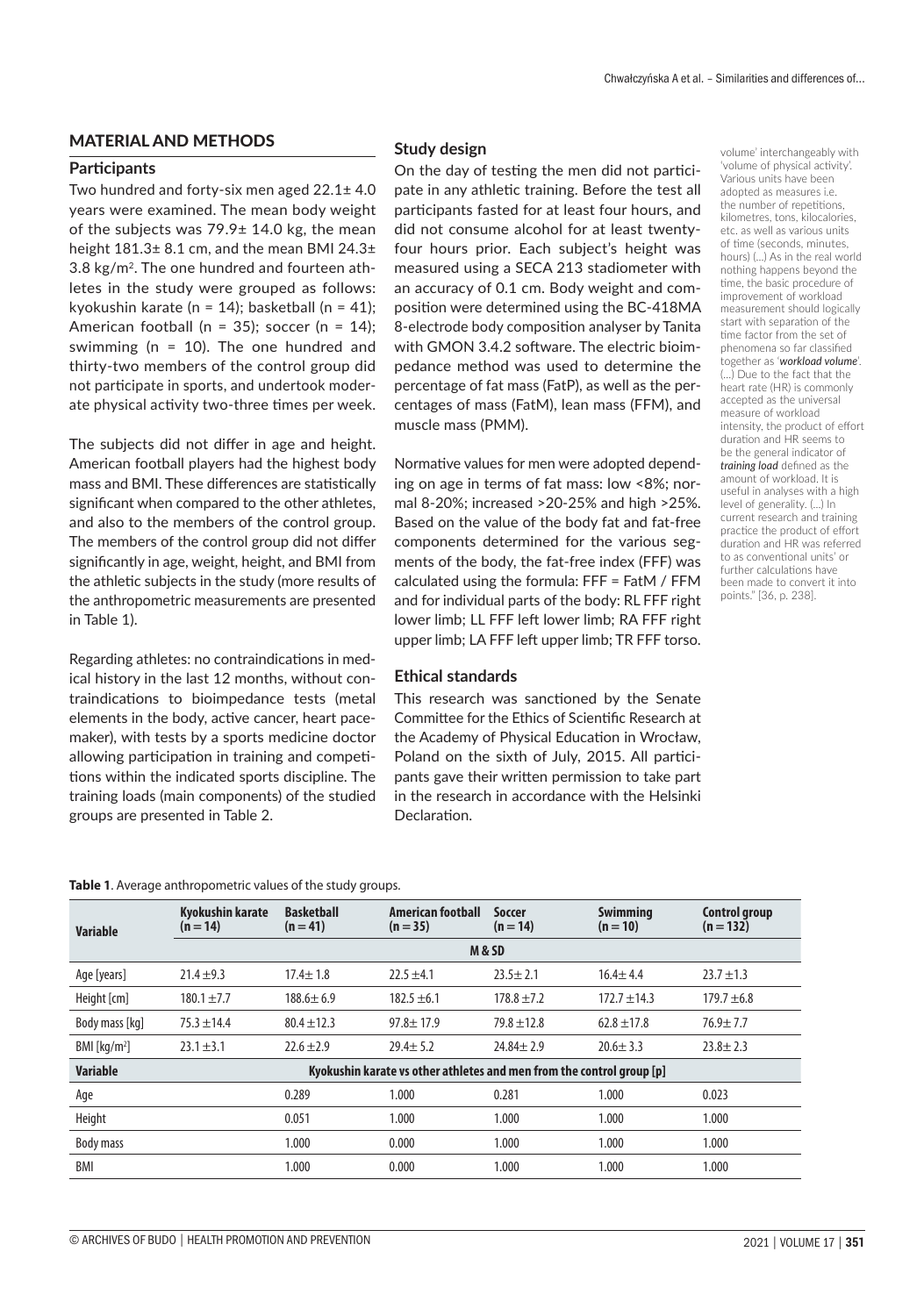| Table 2. Athletic training schedules (main components). |                                         |                                         |                             |                                                        |  |  |  |
|---------------------------------------------------------|-----------------------------------------|-----------------------------------------|-----------------------------|--------------------------------------------------------|--|--|--|
| <b>Sport Discipline</b>                                 | <b>Training per week</b>                | Average training<br>time duration [min] | <b>Location of training</b> | <b>Competition form licensed</b><br>competitor/amateur |  |  |  |
|                                                         |                                         | 90                                      |                             | Amateur                                                |  |  |  |
| Karate kyokushin                                        |                                         | 60                                      | Gymnasium                   |                                                        |  |  |  |
|                                                         | 5                                       | 90                                      | Gymnasium                   | Licensed competitor (sports                            |  |  |  |
| Basketball                                              | League games on schedule for the season | championship school, club)              |                             |                                                        |  |  |  |
| Swimming                                                | 11 (Mon to Fri: 2xday;                  | 90                                      | Swimming pool               |                                                        |  |  |  |
|                                                         | Sat 1xday)                              | 60                                      | Gym - strength training     | Licensed competitor (sports                            |  |  |  |
|                                                         | Weekends 2x in the<br>month             | Competitions                            |                             | championship school, club)                             |  |  |  |
|                                                         |                                         | 120                                     | Playing field               |                                                        |  |  |  |
| American football                                       | $2 - 3$                                 | 120                                     | Gym - strength exercises    | Licensed player, league team                           |  |  |  |

2 120 Playing field

2-3 60 Gym - strength exercises Licensed player, 4-league team

**Table 2.** Athletic training schedules (main components).

#### **Statistical analysis**

Soccer

The descriptive statistics from the Statistica ver. 13 software were used to describe the groups. The estimation of the results is based on the following indicators: frequency (n); mean (M); standard deviation (SD or ±). Non-parametric tests for independent groups (Mann-Whitney U test) were used to assess the significance of the differences between the groups. When comparing the values of the FFF index of the right and left side in individual groups, non-parametric tests for dependent groups were used (Wilcoxon's pair order test). The level of statistical significance was determined to be p≤0.05.

League games on schedule for the season

League games on schedule for the season

### RESULTS

The amateur karate practitioners do not differ in the percentage of body fat from men practicing swimming, basketball or soccer. In all groups, except for the American football players, a normative level of the percentage of body fat was found. The lowest percentage of body fat was found in the basketball players and in the control group as well. The highest percentage was registered in the members of the football group. In the karate, basketball and swimming groups, a peripheral distribution of fat mass was noted. Simultaneously, a significant reduction in the distribution of fat mass within the torso was noted. In the remaining groups, the body fat mass was greater than the general fat mass, therefore indicating an android body type (Table 3). Karate practitioners differed significantly from the American football group in terms of their percentage of total fat mass, as well as in the torso and FatP in the upper and lower limbs in the control group. The other groups do not differ statistically from karate practitioners (Table 4).

Only the American football athletes, as well as the soccer players, had higher values of the fatfree fat index (FFF) when considering it in general and within the torso. The FFF index for the lower extremities is the lowest in the control group, soccer, and American football groups. Only in the swimming and soccer groups the index within the lower limbs jumps on a symmetrical structure. In the remaining groups, RL FFF has a lower index than LL FFF, which indicates greater muscularity in the lower right limb. In all groups, greater muscularity in the right upper limb compared to the left limb was observed, as evidenced by the lower RA FFF index (Table 5). Karate practitioners do not differ significantly in terms of the FFF index from those practicing swimming, basketball and soccer. Statistically significant differences were observed between karate and American football players within the FFF and TR FFF indexes. In the control group RL FFF and LL FFF are statistically significantly lower than in the karate group. In the karate, basketball, American football and control groups, statistically significant differences were observed between the FFF indexes for the right and left side, which indicates the presence of asymmetry in the distribution of fat and muscle mass (more data in Table 6).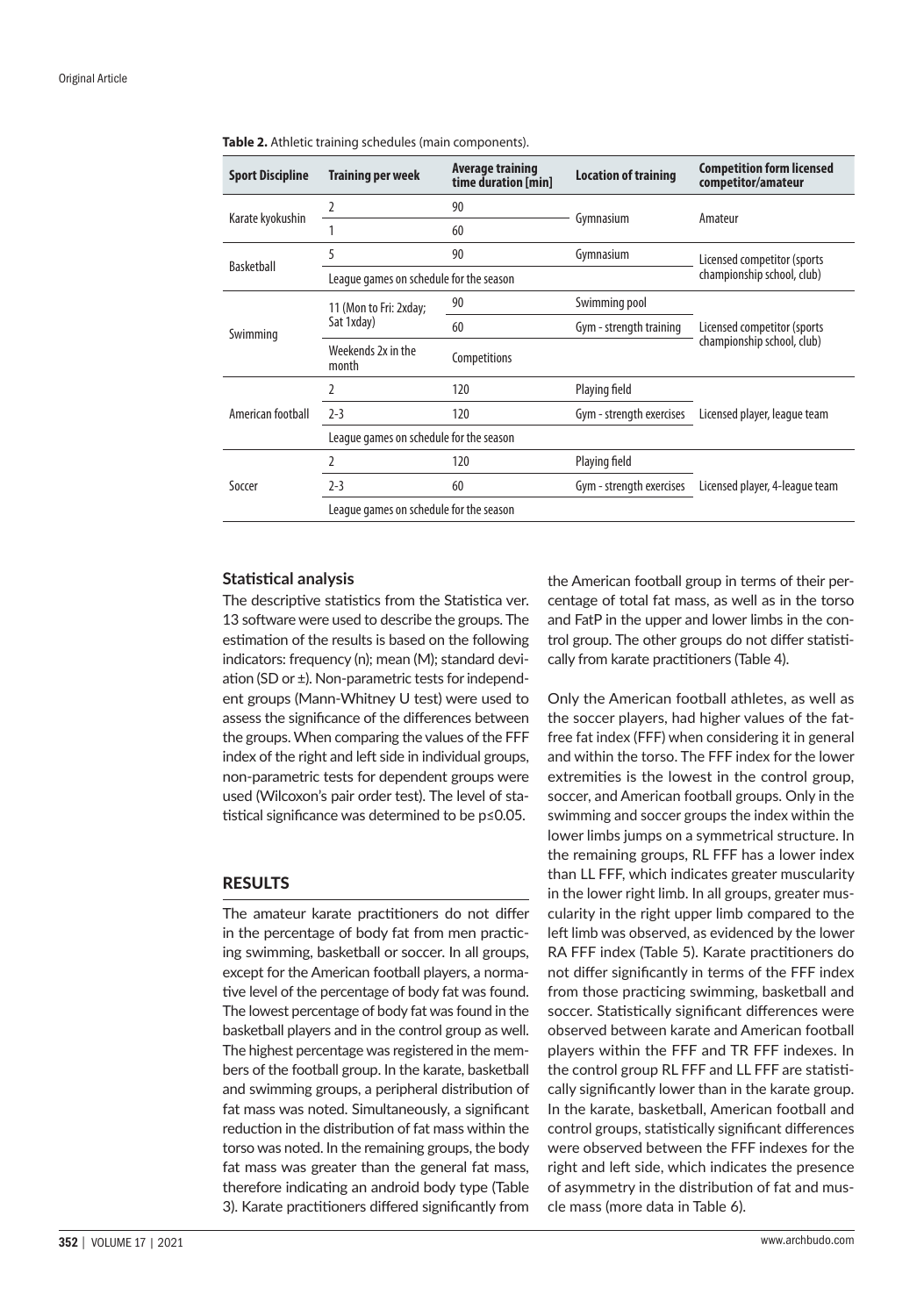| <b>Variable</b> | Kyokushin karate<br>$(n = 14)$ | <b>Basketball</b><br>$(n = 41)$ | <b>American football</b><br>$(n = 35)$ | <b>Soccer</b><br>$(n = 14)$ | <b>Swimming</b><br>$(n = 10)$ | Control group<br>$(n = 132)$ |
|-----------------|--------------------------------|---------------------------------|----------------------------------------|-----------------------------|-------------------------------|------------------------------|
| Fat $P$ [%]     | $15.71 \pm 4.10$               | $14.44 \pm 4.95$                | $22.23 + 5.78$                         | $16.77 \pm 5.28$            | $14.87 + 3.69$                | $14.63 \pm 4.23$             |
| RL FatP [%]     | $17.15 \pm 4.15$               | $16.74 \pm 5.58$                | $17.13 \pm 3.74$                       | $14.31 \pm 4.46$            | $17.32 + 5.35$                | $12.85 \pm 4.21$             |
| LL FatP [%]     | $18.16 \pm 4.71$               | $17.13 \pm 5.74$                | $17.52 \pm 4.15$                       | $14.44 \pm 3.88$            | $17.38 + 5.34$                | $13.45 \pm 3.74$             |
| RA FatP [%]     | $17.86 \pm 3.90$               | $16.40 \pm 6.09$                | $19.70 + 4.08$                         | $17.55 \pm 5.13$            | $19.51 \pm 7.56$              | $14.37 \pm 3.03$             |
| LA FatP [%]     | $19.04 \pm 3.61$               | $18.18 \pm 7.25$                | $21.00 + 4.08$                         | $18.36 \pm 5.35$            | $19.36 + 8.21$                | $14.92 \pm 3.13$             |
| TR FatP [%]     | $13.64 \pm 5.67$               | $12.18 \pm 4.66$                | $25.64 \pm 7.95$                       | $18.01 \pm 6.50$            | $12.32 + 3.27$                | $15.61 \pm 4.92$             |

**Table 3.** Average values and standard deviation ( $\pm$ ) of the percentage of fat mass in the all studied groups.

Table 4. Kyokushin karate (n = 14) vs other athletes and men from the control group [p] (the percentage of fat mass).

| <b>Variable</b> | <b>Basketball</b><br>$(n = 41)$ | <b>American football</b><br>$(n = 35)$ | Soccer<br>$(n = 14)$ | <b>Swimming</b><br>$(n = 10)$ | <b>Control group</b><br>$(n = 132)$ |
|-----------------|---------------------------------|----------------------------------------|----------------------|-------------------------------|-------------------------------------|
| FatP            | 1.000                           | 0.002                                  | 1.000                | 1.000                         | 1.000                               |
| <b>RL</b> FatP  | 1.000                           | 1.000                                  | 1.000                | 1.000                         | 0.006                               |
| LL FatP         | 1.000                           | 1.000                                  | 0.501                | 1.000                         | 0.002                               |
| <b>RA FatP</b>  | 1.000                           | 1.000                                  | 1.000                | 1.000                         | 0.024                               |
| LA FatP         | 1.000                           | 1.000                                  | 1.000                | 1.000                         | 0.006                               |
| TR FatP         | 1.000                           | 0.000                                  | 0.349                | 1.000                         | 1.000                               |

## **DISCUSSION**

One of the most difficult coaching decisions to make is selecting people predisposed to practice a specific sports discipline. In addition to the assessment of motor skills, so far the Sheldon typology has been used to determine the type of body composition of people who train. However, it requires measurements of body weight and height, the thickness of the skin and fat folds and bone epiphyses. Thanks to the use of population patterns, it enables the determination of body types and subtypes. However, Sheldon's typology has some limitations – it is relatively complicated, time-consuming, and requires the development of patterns for a given sport, age and gender [16-18, 29].

Sterkowicz-Przybycień [16] in her research points out that the body type of karate athletes is related to their level of training. It was observed that international class karate athletes had more experience and more training and because of they had a lower value of BMI and Fat Mass. They frequently developed more endomorphic body type. The comparison between the international and national class athletes used by Strekowicz-Przybycień [16] shows the influence the length of training of those athletes who practiced karate.

Similarly, in the research presented by Rutkowski et al. [4, 30] on a karate children's group, changes in segments of their bodies where observed using the FFF index. In his research, \Rutkowski et al. [4, 30] showed the effect of ten weeks of karate training had on the body composition of children. A decreased the FFF index and improved symmetry of their body composition where both observed.

In these studies, it was observed that the FFF index did not significantly differ statistically among the groups participating in training for karate, basketball and swimming despite the apparently lower number of weekly training sessions. It is important that in the case of swimming, we can determine the intensity of training and even calculate the energy expenditure for a training unit, which we cannot determine in the case of karate training. Thanks to the use of such a comparison and the lack of differences, it can be indirectly determined that the karate training used by the respondents is comparable in terms of intensity to the loads used in competition groups.

In my own research, carried out, among others, on teenagers training swimming, differences were observed between short-distance and long-distance athletes [18]. The use of the FFF indicator at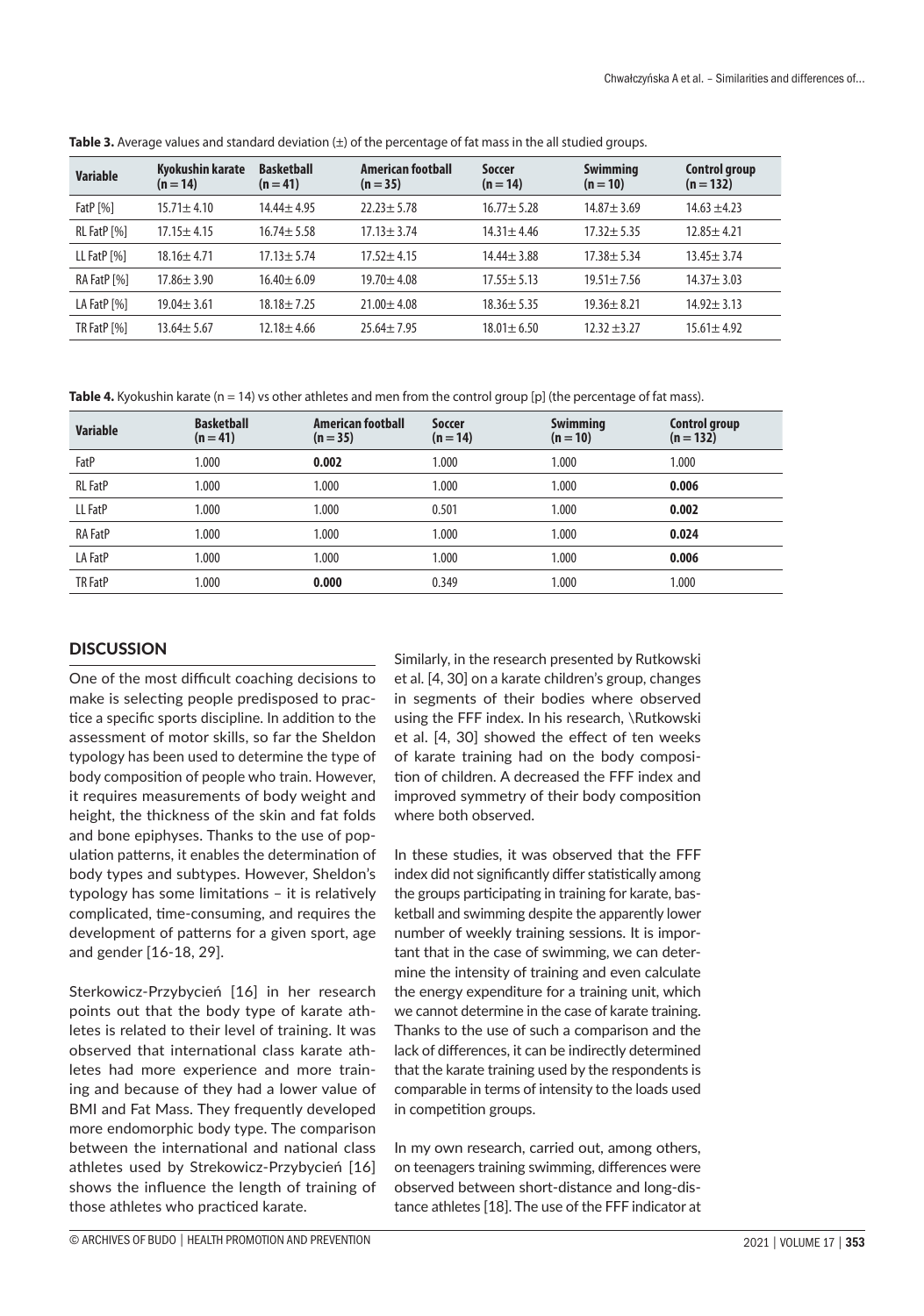| <b>Variable</b>      | Kyokushin karate<br>$(n = 14)$ | <b>Basketball</b><br>$(n = 41)$ | American football<br>$(n = 35)$ | <b>Soccer</b><br>$(n = 14)$ | <b>Swimming</b><br>$(n = 10)$ | Control group<br>$(n = 132)$ |
|----------------------|--------------------------------|---------------------------------|---------------------------------|-----------------------------|-------------------------------|------------------------------|
| FFF                  | $0.189 + 0.062$                | $0.178 + 0.069$                 | $0.293 + 0.101$                 | $0.206 \pm 0.076$           | $0.177 + 0.052$               | $0.174 \pm 0.06$             |
| <b>RLFFF</b>         | $0.210 \pm 0.062$              | $0.221 \pm 0.084$               | $0.209 + 0.056$                 | $0.170 + 0.061$             | $0.213 \pm 0.079$             | $0.151 + 0.06$               |
| LL FFF               | $0.229 + 0.075$                | $0.227 \pm 0.085$               | $0.216 + 0.063$                 | $0.170 + 0.052$             | $0.213 \pm 0.080$             | $0.159 + 0.053$              |
| RL FFF vs LL FFF [p] | 0.004                          | 0.001                           | 0.009                           | 0.594                       | 0.859                         | 0.000                        |
| <b>RAFFF</b>         | $0.219 \pm 0.063$              | $0.226 \pm 0.086$               | $0.250 + 0.065$                 | $0.219 \pm 0.076$           | $0.251 + 0.119$               | $0.169 + 0.045$              |
| <b>LAFFF</b>         | $0.234 \pm 0.055$              | $0.258 + 0.108$                 | $0.269 + 0.072$                 | $0.233 + 0.084$             | $0.254 \pm 0.133$             | $0.178 + 0.046$              |
| RA FFF vs LA FFF [p] | 0.01                           | 0.000                           | 0.000                           | 0.008                       | 0.866                         | 0.000                        |
| TR FFF               | $0.163 \pm 0.083$              | $0.139 + 0.063$                 | $0.361 + 0.153$                 | $0.227 + 0.095$             | $0.142 \pm 0.043$             | $0.189 + 0.071$              |

**Table 5**. Average values and standard deviation (±) of the FFF index in the all studied groups.

**Table 6.** Kyokushin karate vs other athletes and men from the control group [p] (the FFF index in the all studied groups).

| <b>Variable</b> | <b>Basketball</b><br>$(n = 41)$ | <b>American football</b><br>$(n = 35)$ | Soccer<br>$(n = 14)$ | <b>Swimming</b><br>$(n = 10)$ | <b>Control group</b><br>$(n = 132)$ |
|-----------------|---------------------------------|----------------------------------------|----------------------|-------------------------------|-------------------------------------|
| <b>PMM</b>      | 1.000                           | 0.002                                  | 1.000                | 1.000                         | 1.000                               |
| <b>RL PMM</b>   | 1.000                           | 1.000                                  | 1.000                | 1.000                         | 0.007                               |
| LL PMM          | 1.000                           | 1.000                                  | 0.357                | 1.000                         | 0.002                               |
| <b>RA PMM</b>   | 1.000                           | 1.000                                  | 1.000                | 1.000                         | 0.024                               |
| LA PMM          | 1.000                           | 1.000                                  | 1.000                | 1.000                         | 0.009                               |
| TR PMM          | 1.000                           | 0.000                                  | 0.330                | 1.000                         | 1.000                               |

the stage of swimmers' specialization would allow them to target their training according to their abilities and preferences. Comparing karate practitioners to swimmers, it has been observed that the FFF indexes of karate athletes are higher than that of short-distance swimmers and lower than that of long-distance swimmers.Taking into account older swimmers (training experience over 5 years) without the division into distance specialization and karate athletes, there are no significant differences in terms of fat mass, which, however, is lower in swimmers within the torso, lower right limb and the total value, while the remaining values are they are lower in karate men. Such an ambiguous result confirms the research carried out by Gloc et al. [24] on the group of karate fighters comparing the values for women and men.

The conclusions from the conducted research indicate the lack of unambiguous values determining the body composition characteristic of karate athletes. However, Gloc et al. [24] in their broadcasts they used typical indicators such as BMI, waist circumference or body composition components determined with the use of various measurement methods. Gloc et al. [24] first

of all, they tried to determine the level of fat mass and Fat free mass together with total body water, but they did not try to make these values dependent on each other. Similar results were obtained in his research by Zombra [31] comparing karate athletes with non-training people, also in his research project karatecas had statistically significantly lower body fat compared to non-training people.The differences in the results of Zombra in relation to the described studies may be due to the age of the non-athletes tested. Unlike Zombra [31], they compare karate athletes to the control group, there are no statistically significant differences in terms of body weight or the FFF and TRFFF index, but there are significant differences in the values of the peripheral RLFFF, LLFFF, RAFFF or LA FFF indexes.

When assessing an athlete's body composition, the most important thing is to determine the ratio of fat mass to lean body, the main component of which is muscle mass. This ratio, presented as the FFF index, shows no statistically significant differences between players with a much greater body weight, such as American football players, or karate fighters who are 20 kg lighter than them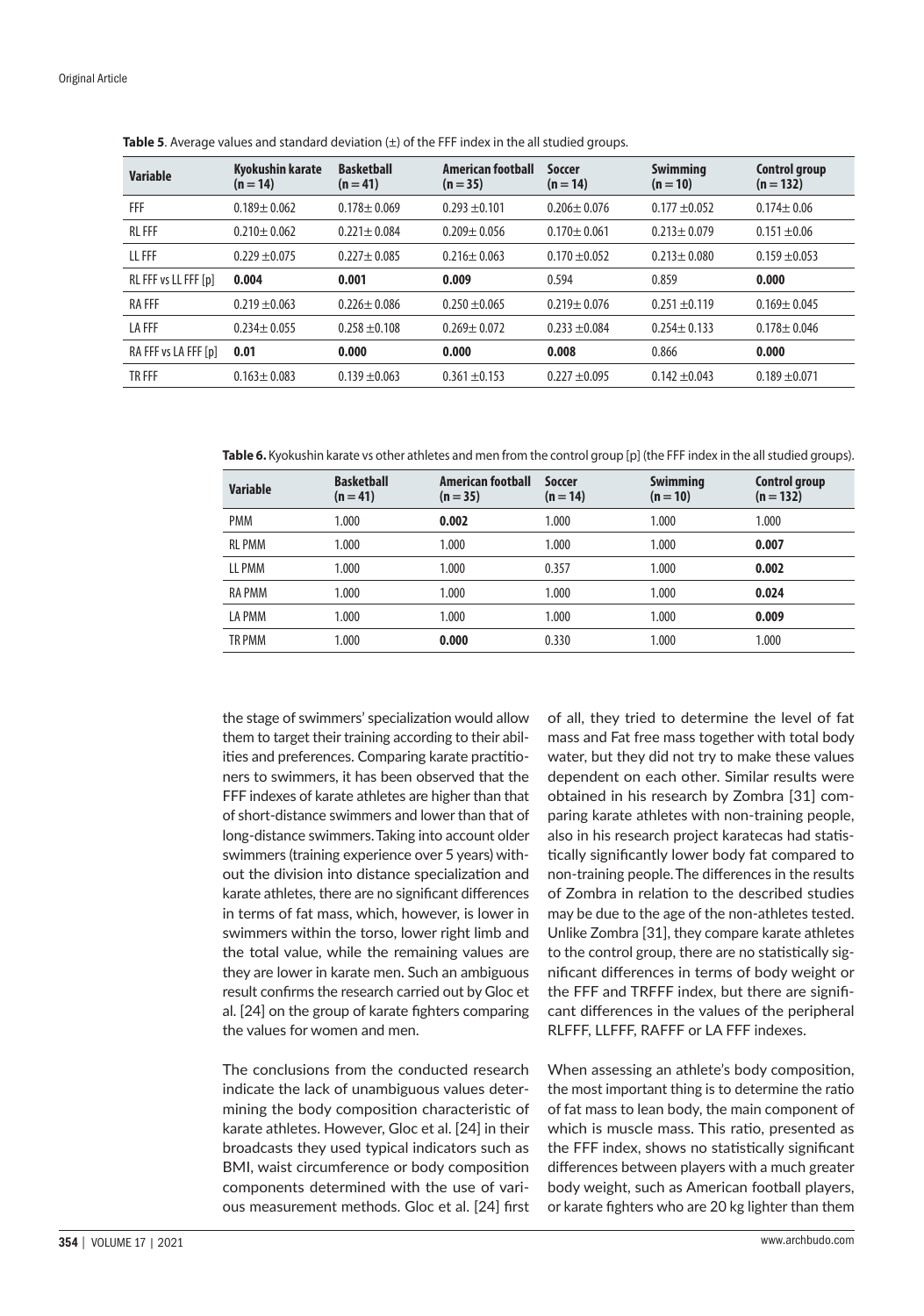on average. In this case, the FFF index seems to be the most effective method of assessing MM regardless of the total body weight.

In the segmental study, karate trainers show relatively slight but statistically significant differences in the values of the FFF index, which prohibits the lack of symmetry in the body structure. Comparing the obtained results to the research on the younger group starting karate training, it can be noticed that with the extension of the training time, the asymmetry of fat mass distribution deepens. In studies on the younger group, an improvement in symmetry and muscle strengthening of the non-dominant limb was observed over a 10-week training period, therefore it is surprising that asymmetry reappears in older players. This may be the result of focusing the training on the dominant side or a significant influence of the lifestyle on the body structure [32, 4, 28].

Thanks to the use of the FFF index, it can be concluded that the studied groups of athletes (players), regardless of the nature of the training and their intensity, do not differ in terms of the ratio of fat and lean mass. The presented research was carried out on a small research group, however, the results allow us to assume that the fatfree index is a good tool for qualifying people for a specific sports discipline and for monitoring the training process. However, in order for this tool to be fully used, it requires research on a larger group of people training at various stages of ontogenetic development.

### **CONCLUSIONS**

The research shows that the training form used in kyokushin karate gives similar effects in terms of body composition as swimming training, used in basketball, soccer or American football. At the same time, an important element that should be supplemented in long-term training is the improvement of the symmetry of fat mass distribution.

#### **REFERENCES**

- 1. Tan KSY. Constructing a martial tradition: Rethinking a popular history of Karate-Dou. J Sport Soc Issues 2004; 28(2): 169-192
- 2. Stuckey L, Heather L, Nobel J. The connection between art, healing, and public health: A review of current literature. Am J Public Health 2010; 100(2): 254-263
- 3. Dahmen-Zimmer K, Jansen P. Karate and Dance Training to Improve Balance and Stabilize Mood in Patients with Parkinson's Disease: A Feasibility Study. Front Med (Lausanne) 2017; 19(4): 237
- 4. Rutkowski T, Sobiech K, Chwałczyńska A. The effect of 10 weeks of karate training on the weight body composition and FFF index of children at the early school age with normal weight and overweight. Arch Budo 2020; 16: 211-219
- 5. Lakes KD, Hoyt WT. Promoting self-regulation through school-based martial arts training. J Applied Develop Psych 2004; 25(3): 283-302
- 6. Kuśnierz C. Values associated with practicng modern karate as a form of cultivating old Japanese Bushido patterns. Ido Movement Cult J Martial Arts Anthropol 2011; 11(4): 1-5
- 7. Ruiz MC, Hanin YL. Perceived impact of anger on performance of skilled karate athletes. Psych Sport Exer 2011; 12(3): 242-249
- 8. Filingeri D, Bianco A, Zangla D et al. Is karate effective in improving postural control? Arch Budo 2012; 8(4): 190-194
- 9. Pesic S, [Jakovljevic](https://pubmed.ncbi.nlm.nih.gov/?term=Jakovljevic+V&cauthor_id=22242949) V, [Djordjevic](https://pubmed.ncbi.nlm.nih.gov/?term=Djordjevic+D&cauthor_id=22242949) D et al. Exercise-induced changes in redox status of elite karate athletes. Chin J Physiol 2012; 55(1): 8-15
- 10.Scattone-Silva R, Moreia DF, Lessi GC. Acceleration time, peak torque and time to peak torque in elite karate athletes. Sci Sports 2012; 27(4): 31-37
- 11.Movahedi A, Bahrami F, Marandi SM et al. Improvement in social dysfunction of children with autism spectrum disorder following long term Kata techniques training. Res Autism Spectr Disord 2013; *7*(9): 1054-1061
- 12.Kuśnierz C, Cynarski WJ, Litwiniuk A. Comparsion of aggressiveness levels in combat sports and martial arts male athletes to nonpractising peers. Arch Budo 2014; 10: 249-256
- 13. James LP, Haff GG, Kelly VG et al. Towards a Determination of the Physiological Characteristics Distinguishing Successful Mixed Martial Arts Athletes: A Systematic Review of Combat Sport Literature. Sports Med 2016; 46(10): 1525-1551
- 14.Klimczak M, Klimczak J. Application of multidimensional simulation research tools in the diagnosis of aggressiveness among the youth – review of innovative methods. Arch Budo Sci Martial Art Extreme Sport 2018; 14: 205-213
- 15.*Przybylski P, Janiak A, Szewczyk P et al. Morphological and Motor Fitness Determinants of Shotokan Karate Performance. Int J Environ Res Public Health* 2021; *18*(9): 4423
- 16.Sterkowicz-Przybycień KL. Body composition and somatotype of the top Polish male karate contestants. Biol Sport 2010; 27(3): 195-201
- 17.Czerniak U, Bręczewski G, Kaiser A et al. Polish national cadet Wrestling Team for 2010 youth Olympic Games (yOG) – social, somatic and psychological characteristics. Arch Budo Sci Martial Art Extreme Sport 2013; 9: 61-68
- 18.Chwałczyńska A. Wskaźnik tłuszczowobeztłuszczowy zależny od wieku jako nowe narzędzie oceny masy ciała. Wrocław: Akademia Wychowania Fizycznego; 2017 [in Polish]
- 19.Socha M, Kamińska K, Chwałczyńska A. Porównanie zawartości tkanki tłuszczowej u młodych nieotyłych kobiet i mężczyzn oznaczonej metodą bioimpedancji (wersja bi i tetrapolarna) i metodą fotooptyczną. Endokrynol Otyłość Zaburz Przemiany Mater 2010; 6(1): 18-25 [in Polish]
- 20.Kuen-Chang H, Hsueh-Kuan Lu, Chun-Hao Chenn et al. The validity and accuracy in footto-foot bioelectrical impedance analysis measuring models referenced by dual-energy X-ray absorptiometry in body composition in standing position. Afr J Biotechnol 2011; 10(16): 3222-3231
- 21.Socha M, Witkowski K, Jonak W et al. Body composition and selected anthropometric traits of elite Polish female judokas in relation to the performance of right-dominant, left-dominant, or symmetrical judo techniques in vertical posture (tachi waza). Arch Budo 2016; 12: 257-265